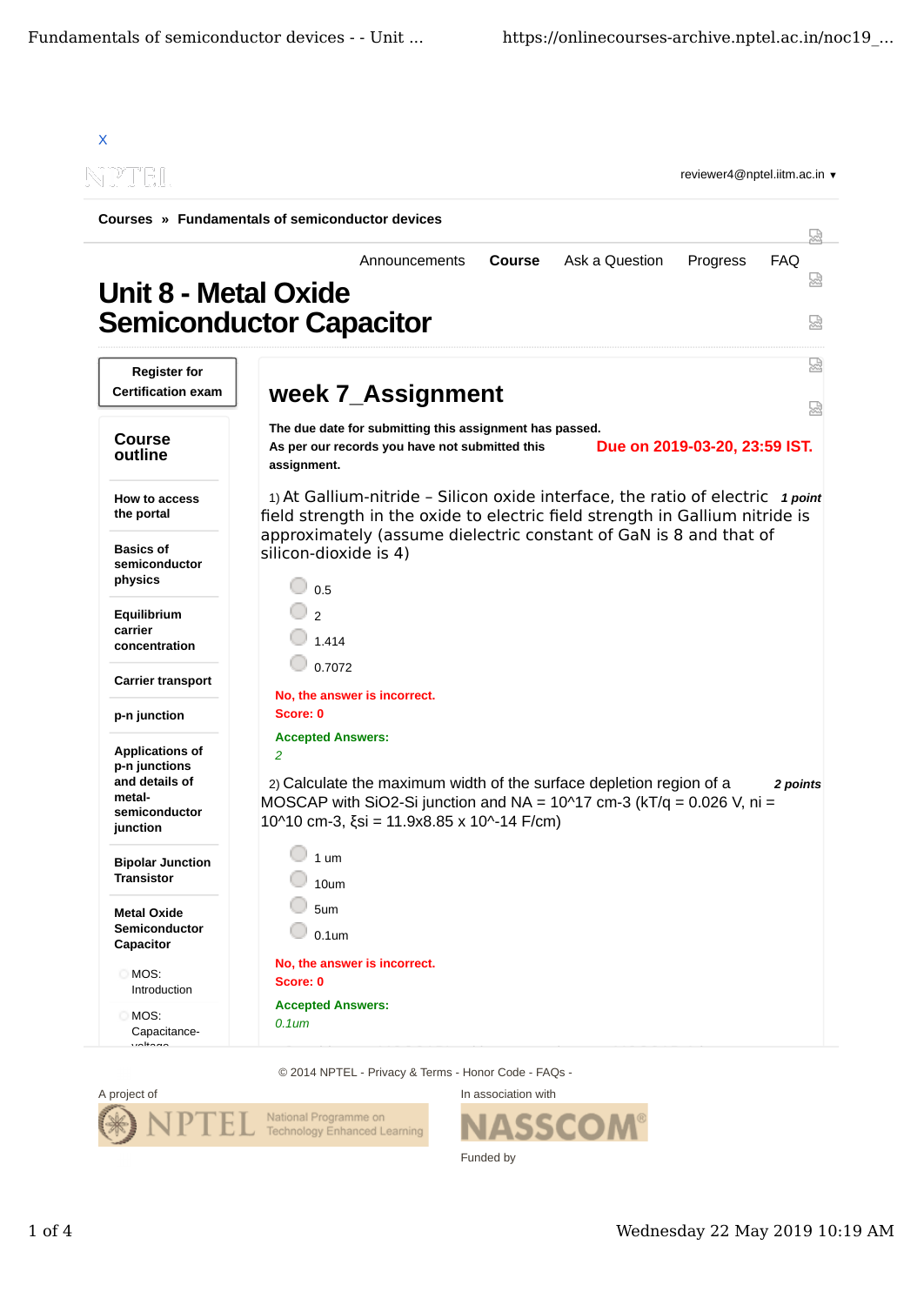## Fundamentals of semiconductor devices - - Unit ...

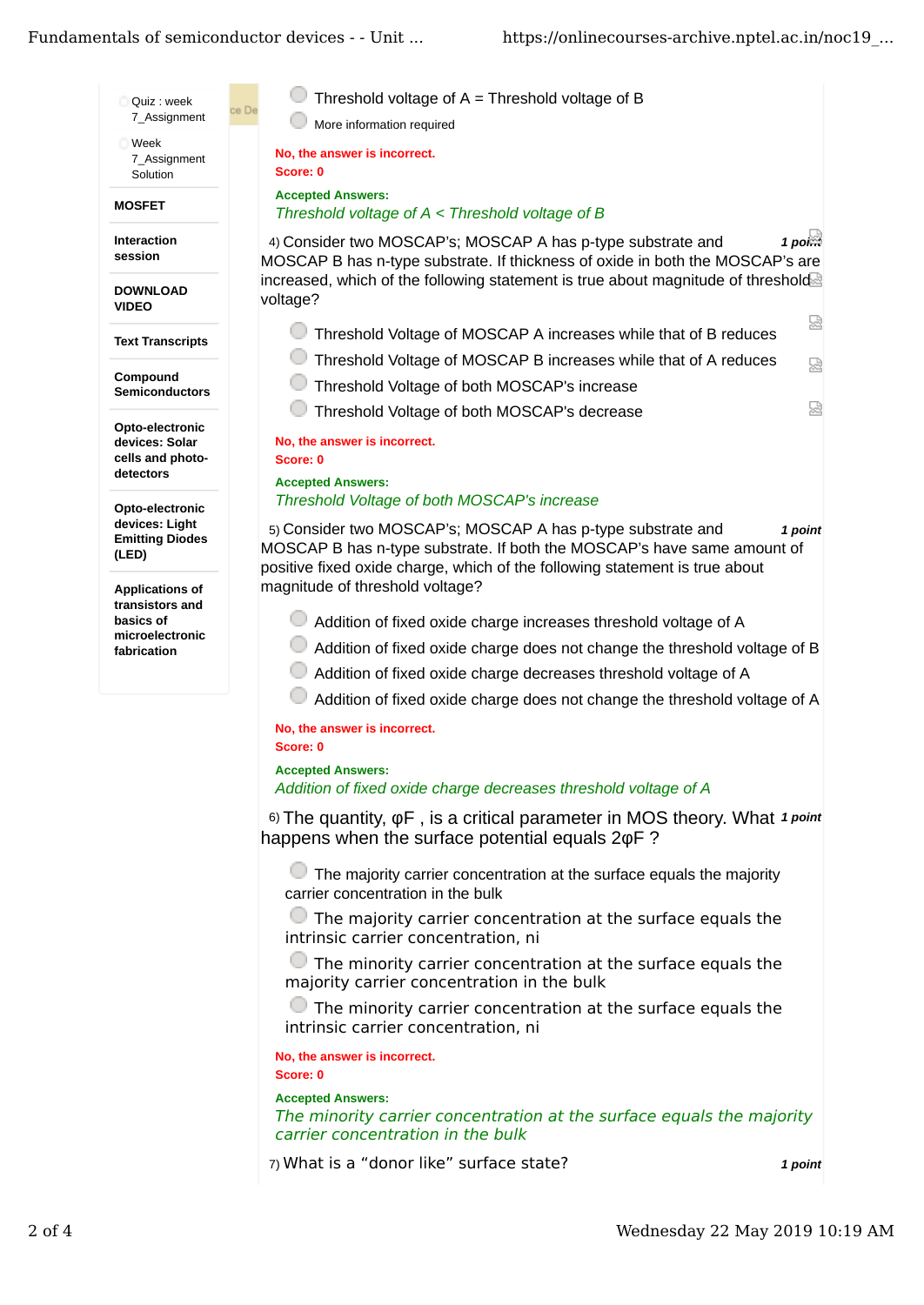

Previous Page | New York | End